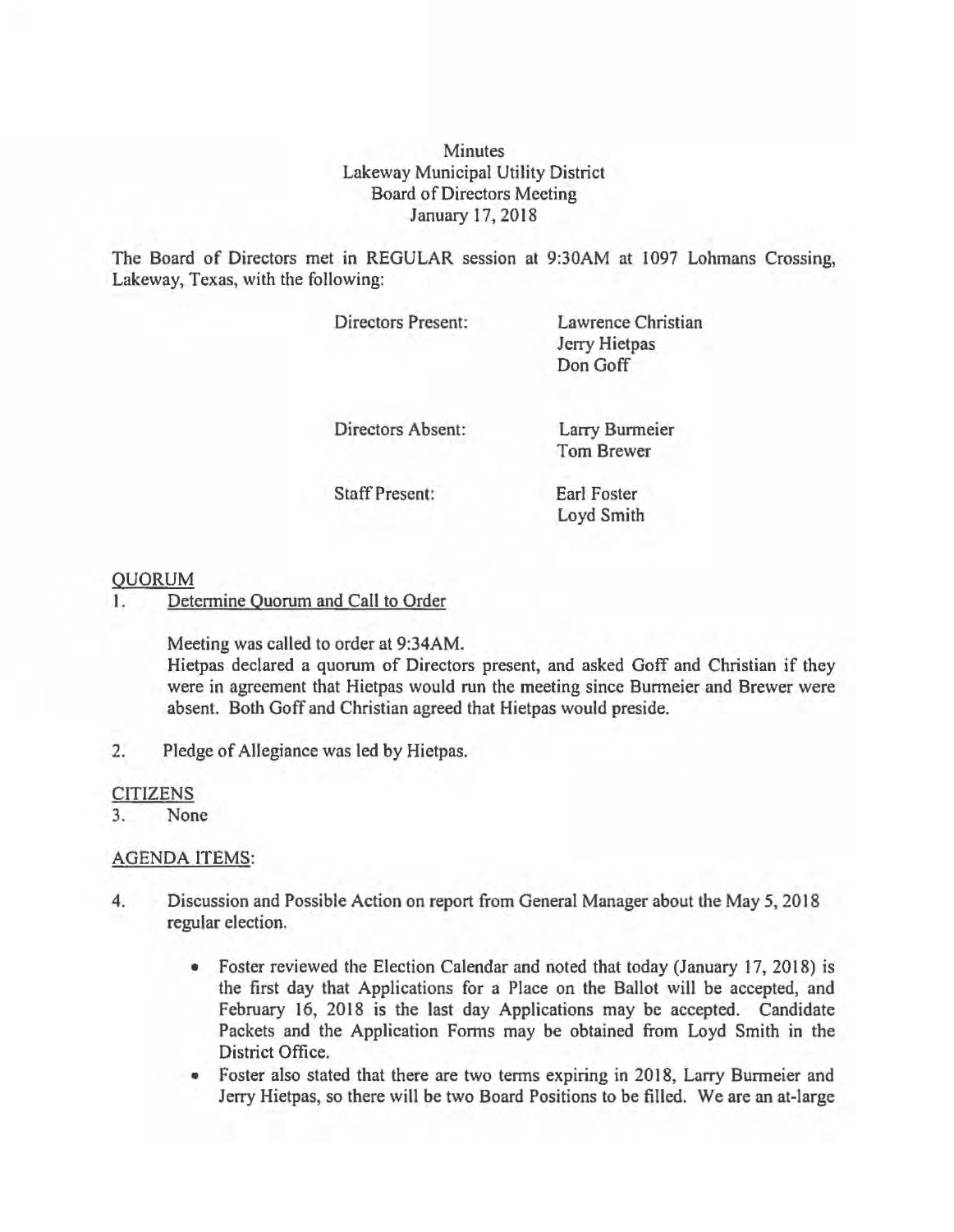District, which means that the two Candidates receiving the most votes will be elected.

- General Board Discussion.
- No action was taken.

*5.* Discussion and Possible Action to approve Out of District Wastewater for Old Lakeway Sections 1 thru 17.

- Citizen Robert Duplantis of 122 Rocket St. spoke in favor of the program, but expressed concerns that his Septic System could fail before LMUD was ready to connect his house to sewer.
- Foster reviewed the proposed letter to be sent to all OOD Customers asking that they choose an option to connect now, connect later, or pass on the opportunity. He reviewed the proposal to begin with homes bordering Live Oak Golf Course and estimated completion of this Phase I by the end of 2019.
- Hietpas stated he would like to see more added to the letter about the benefits Phase I users would receive by using Reuse water for irrigation, and some terminology indicating LMUD's intent to work with customers whose Septic Systems fail before LMUD is prepared to connect them to the sewer system.
- Foster pointed out that the timing is good since LMUD is already planning to expand the S-5 Wastewater plant and this will allow additional expansion at a very low cost.
- Citizen Steve Smith of 1205 Lakeway Drive praised LMUD for the OOD WW project, but expressed concerns that the cost estimates may not be firm enough and suggested more research before settling on the charges to the customers.
- Christian cautioned that any reference to costs and commitments in regard to what LMUD is willing to do to help customers with their septic issues until LMUD is ready to connect them should be couched with phrases like estimate, based on preliminary research, best efforts, approximately, etc. Christian also asked if our Legal representation had reviewed the document.
- Foster said that he had briefed legal on the document, and was waiting until final approval by the Board to ask Legal to review and suggest any changes.
- Citizen Greg Holloway of 207 Explorer asked what it meant to connect and if OOD customers would become In District at that time.
- Foster explained that when connected OOD Customers would become paying Wastewater Customers in addition to being Water Customers, and they will remain Out of District.
- Chris Askew of 816 Mariner asked about his residence where a Waste Water line already exists.
- Foster said this was a special situation that he is in the process of researching and should have an answer in the near future.
- General Board Discussion.
- Christian moved to proceed with the letter as described with the two additions (Reuse and LMUD Support) and with the approval by Legal. Goff seconded.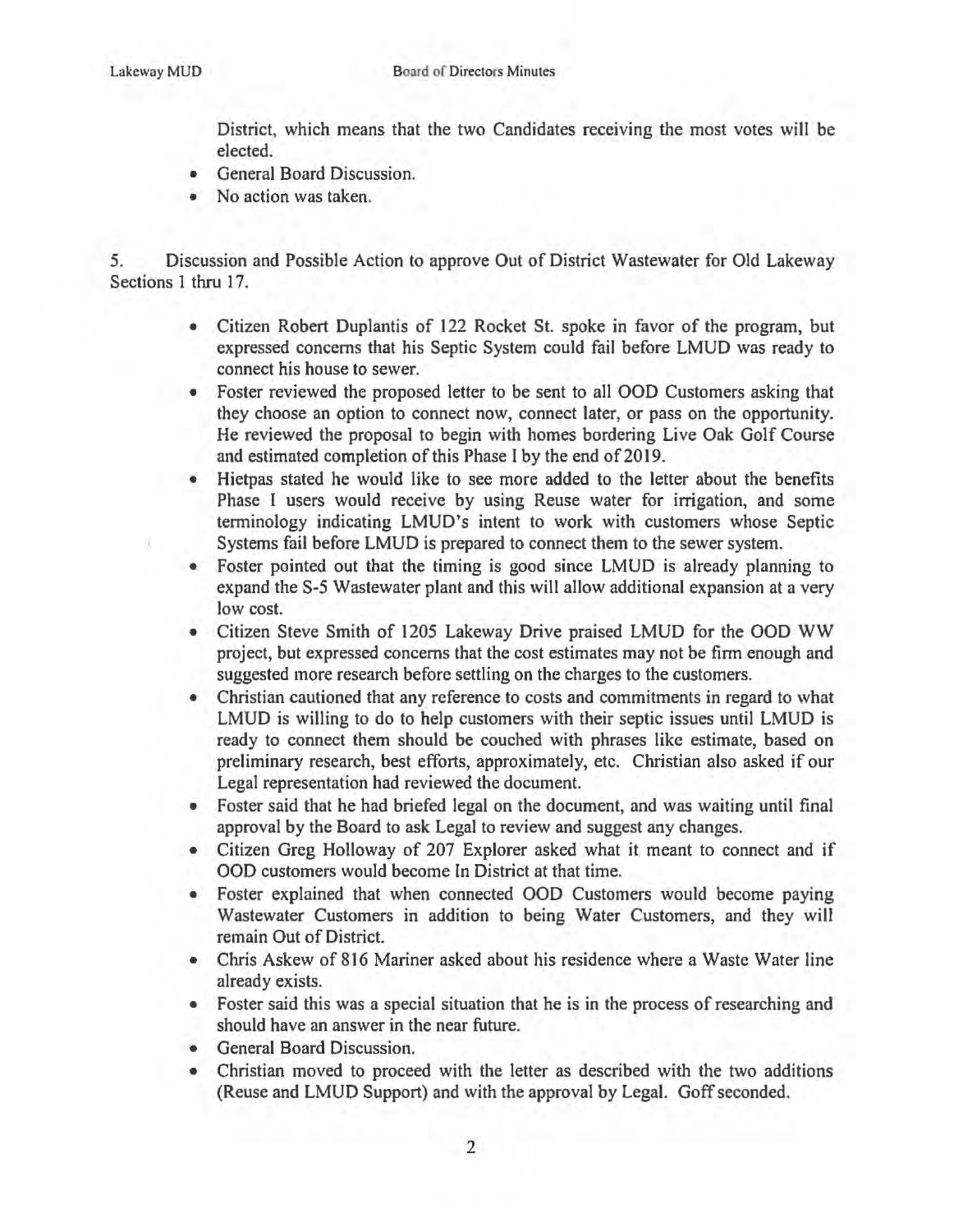- Motion passed unanimously.
- 6. Discussion and Possible Action to approve Pilot Project at 119 Lakeway Drive.
	- Foster described the proposed Pilot Project on Lakeway Drive that would be a good trial run to give LMUD better data for costs estimates. The project would extend an existing line that would provide LMUD with 10 potential OOD Waster Water new customers. There are 3 customers that will commit immediately with the potential of 7 additional connections. These customers will pay a Capacity Reservation Fee of \$3,125 and \$165 in inspection fees. They will then pay the monthly charges as presented in the 000 Wastewater communication. The initial cost of this project will be approximately \$37K, with LMUD doing all of the work.
	- General Board Discussion.
	- Goff moved to approve the project as presented. Christian seconded.
	- Motion passed unanimously.
- 7. Discussion and possible action to approve Engineering for Chemical feed building and system at the Raw Water Intake on Mariner.
	- Foster reviewed the Zebra Mussel issue and said that 3 Zebra Mussels have been detected around the barge. This proposal is for a Chemical System that keeps the Zebra Mussel from attaching to our equipment. The cost of the building and system will be \$1 00-\$150K, and the cost of the Engineering will be \$65K. Foster reviewed that proposal from Walker Partners Engineers and Surveyors. LMUD's portion of these expenses will be 59% of the total.
	- Citizen Steve Smith of 1205 Lakeway Drive commented that some Chemical Companies would provide support, maintain the system, and provide inventory control as part of the cost of the Chemicals.
	- General Board Discussion.
	- Christian moved to approve the Walker Partners engineering proposal. Goff seconded.
	- Goff moved to amend the previous motion to approve construction costs not to exceed \$150K. Christian seconded.
	- Both motions were passed unanimously.
- 8. Discussion and Possible action on Financials and Calendar.
	- Foster reviewed November Financials and noted both Expenses and Revenue were on target with budget.
	- Foster reviewed the calendar noting the next meeting will be February 14, 2018 and our annual audit will be presented at that time.
	- General Board discussion.
	- No action was taken.

## CONSENT AGENDA: